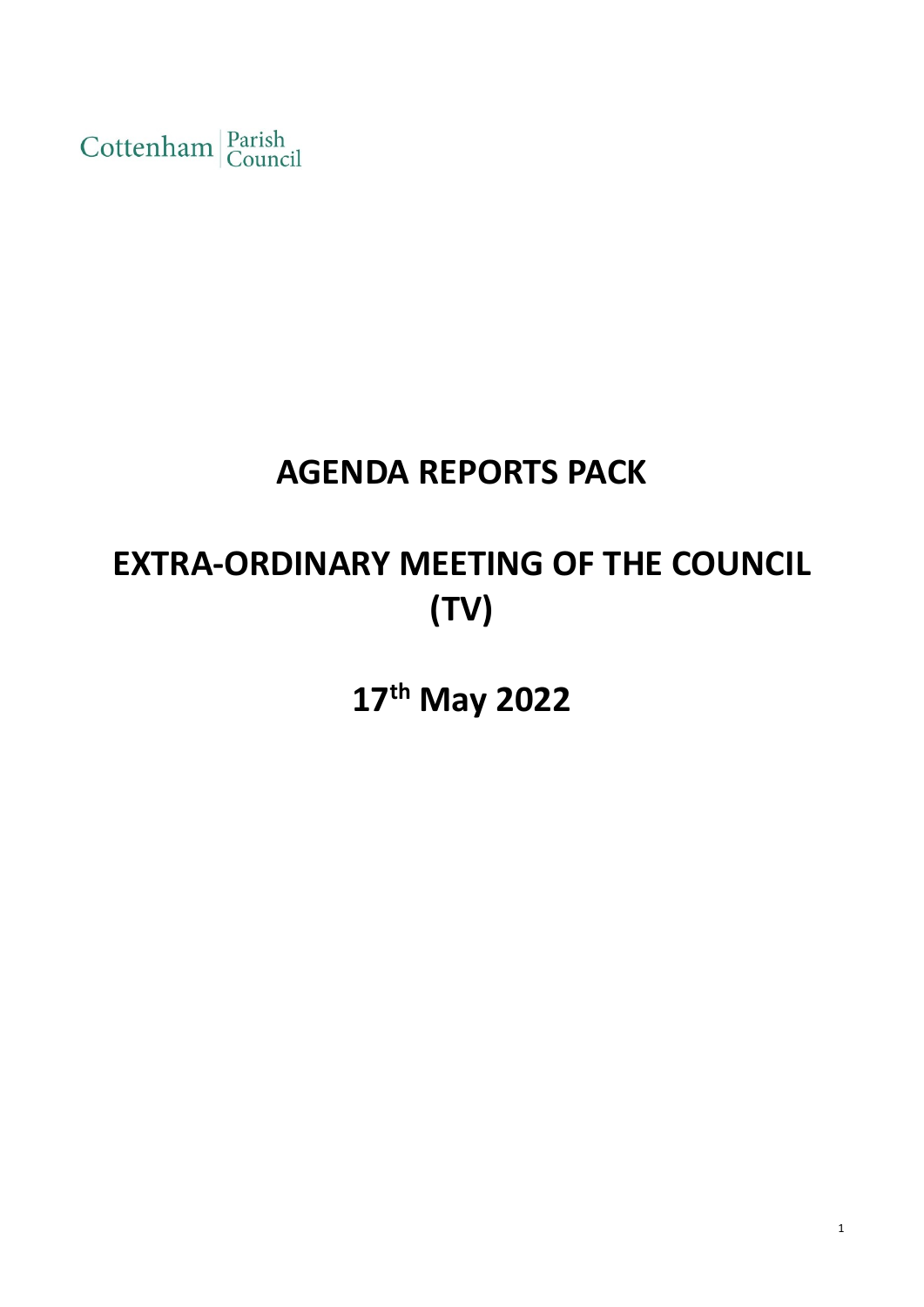## **22/140. Reports**

The Bar and Events working group has been discussing ways in which we can screen TV events such as the Jubilee coverage and sports events such as the British Grand Prix, Wimbledon finals, the World Cup in the autumn. The objective is to generate business for bar sales and run events to appeal to a wide range of residents. There are also opportunities to enhance weddings and corporate events with loop projection of slides or photos.

We would like to be able to have this installed in time for the Jubilee ( $2<sup>nd</sup>$  June) to showcase the facility to the hundreds of people visiting the village Hall over that weekend.

For events to be screened to large audiences, requiring a bigger screen than 75", the best option is to use a 'short throw' projector to screen a streamed TV broadcast from a laptop onto a wall. CPC's existing projector is several years old and not suitable for this as it is not compatible with modern laptops, not bright enough to project in daylight and does not project a large enough clear image. The proposed projectors will also be suitable for hirers to use for presentations etc. There are TV points already in place (1 in Hall, 3 in Balcony Room). Given the size of the rooms, it is important to be able integrate the TV sound into our new audio system.

We have obtained quotes from 2 specialist suppliers and obtained cost comparisons from the internet (option C) – see overleaf.

One of the suppliers strongly recommends getting a laser projector rather than the conventional bulb version: it lasts longer and does not need a cool down after use. He has quoted for a lamp projector but makes the point that the model proposed by his competitors is a home projector which is more suitable for a fixed install rather than professional/commercial models which are designed for moving around (as we would need).

There are sufficient funds in the Village Hall and Nursery reserve to pay for this equipment: £187k at 21/22 year end (although approx. £115k is required for final payments to SEH French and architects – leaving approx. £72k).

There needs to be some sort of protection from accidental damage for the TV screen in the Hall because of the nature of usage of the Hall. We have allowed for £350 approx. but may need something more substantial.